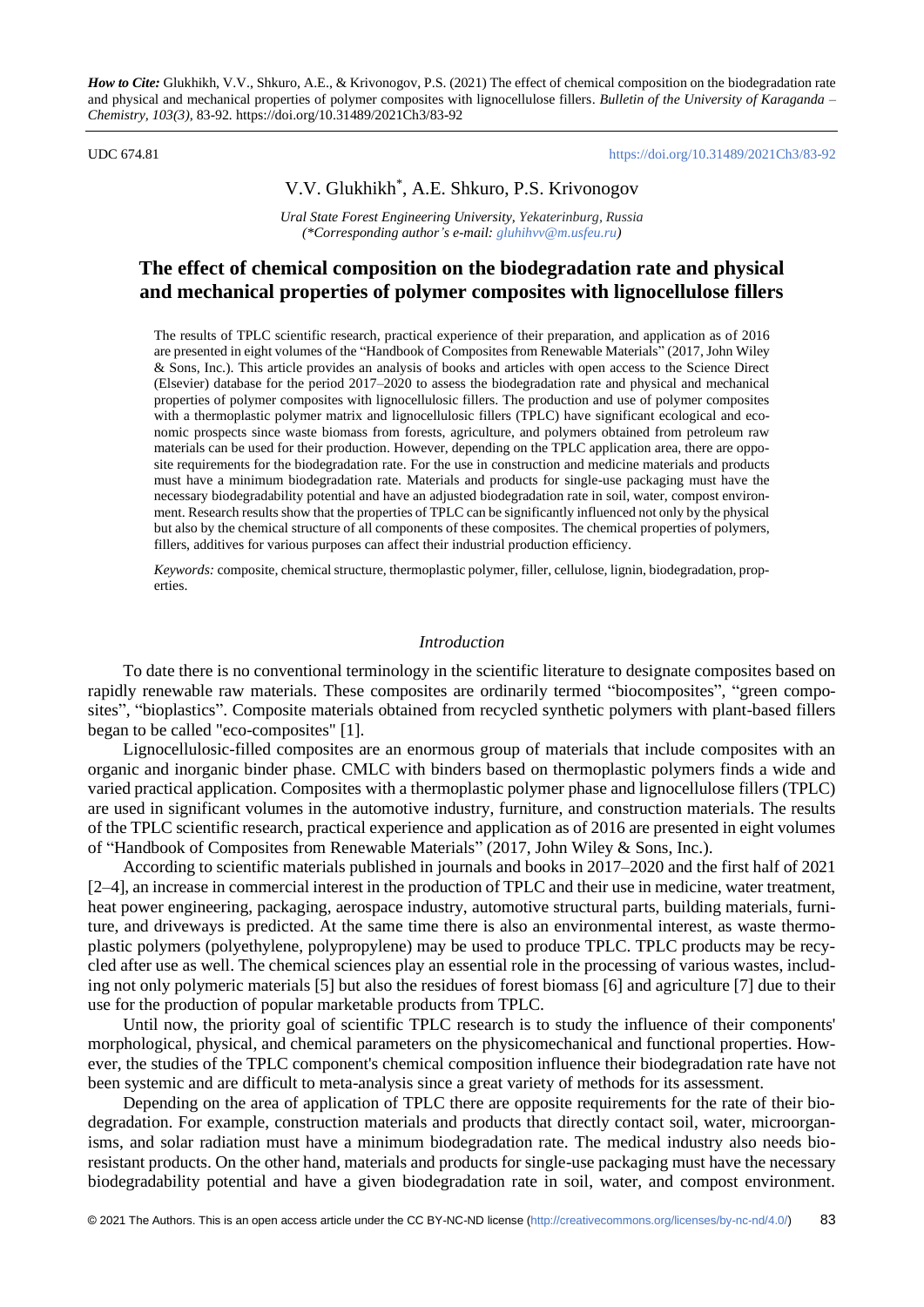Currently, in connection with the tightening of requirements for the environmental safety of consumer waste in several countries, there is a need for TPLC products with a given biodegradation rate and the change dynamics of physical and mechanical properties.

Many countries enacted laws prohibiting the production of non-biodegradable plastics for reducing plastic waste. Thanks to this, scientific research of biodegradable TPLC is actively developing. The activity in conducting scientific research on the production and study of biostable TPLC is low. There is an erroneous opinion [2, 3] that TPLC with a synthetic polymer matrix has a very high biostability. Rapid laboratory test results often form this opinion. A.A. Klyosov [8] noted that ASTM standard microbial resistance tests generally showed that TPLCs have excellent microbial resistance properties. However, in his opinion, laboratory results and environmental impacts do not always correlate.

Recent studies [9–12] have confirmed the biodegradability of TPLC materials. Biodegradation of TPLC occurred primarily due to the action on lignocellulose fillers (LCP) in the composite of various rotting and mold fungi, algae, and termites.

In the study [10] an express assessment of the biodegradation potential in active soil of various TPLC products obtained by multiple methods was carried out. The authors assessed biodegradation by the dynamics of changes in their morphological and visual characteristics. They used five types of soil substrates with different compositions of microbiocenosis. The maximum exposure time of the samples in soil substrates was at least nine months. At the same time, to analyze the potential phytotoxicity of TPLC biodegradation products, a test with growing annual plants in soil substrates was carried out. The research results showed that all tested TPLC products have a higher biodegradability potential in soil than polyethylene, polypropylene, and polyethylene terephthalate. In addition, the breakdown of the lignocellulosic filler gave the polymer composites a characteristic spongy appearance by "emptying" the polymer matrix (Fig. 1).



Figure 1. A sample of a strand obtained by extrusion from a mixture of polyethylene and wheat husk after holding in an active soil for nine months  $(\times 160$  magnification)

A.A. Klyosov gave the factors influencing the TPLC biodegradation rate in the book [8]. According to him and the results of many recent studies [11, 12], moisture content (absorption) is one of the critical parameters for the growth of microorganisms in TPLC materials. However, there is a strong correlation between the total moisture content of the TPLC and its susceptibility to microbial degradation.

As noted by the authors of many recent studies, in addition to the moisture content the following physicochemical parameters of the composites also significantly affect the physical and mechanical properties and the TPLC biodegradation rate under the influence of various microorganisms:

- − Physicochemical structure and composition of the polymer phase;
- − Content and chemical structure of lignin and cellulose in fillers;
- − Content and chemical structure of special additives (biocides, plasticizers, and others).

*Influence of the polymer phase physicochemical structure and composition on the TPLC properties and biodegradation rate*

Until now the names of polymers used in publications have often not matched with their chemical structure. For example, a polymer synthesized by polymerization reactions of ethylene obtained by a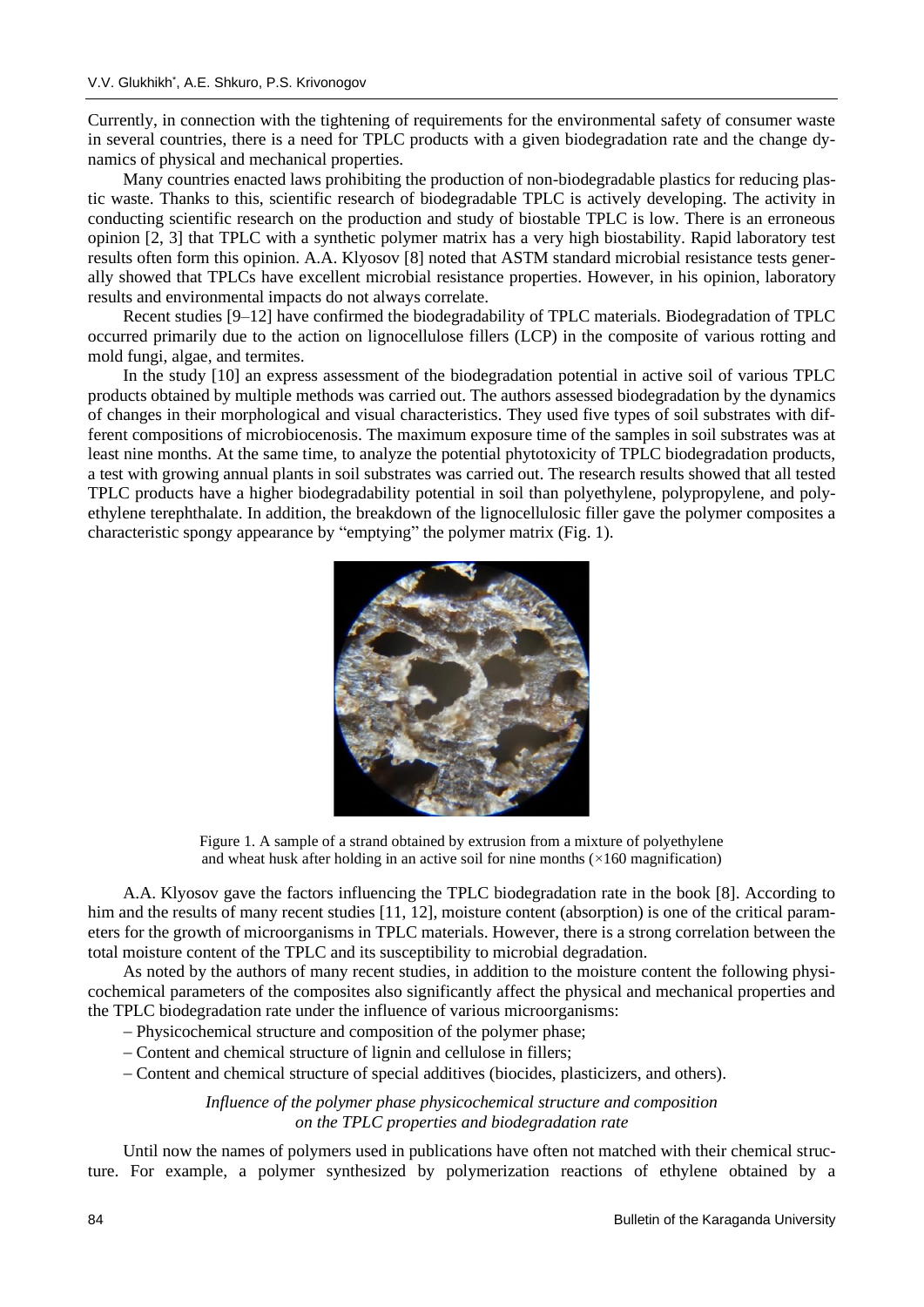microbiological method is called "bio polyethylene" and belongs to the group of biopolymers. The name "microbiological cellulose" appears similarly. In this article we use polymers' words corresponding to their chemical composition rather than the origin of the monomers for their synthesis. Natural polymers are obtained from natural raw materials, and synthetic polymers are obtained by industrial synthesis from monomers. The term "bio-polymers" combines natural polymers and synthetic polymers of a similar chemical composition obtained from monomers of natural origin.

Based on many research results in the review [13], the authors proposed to divide biodegradable polymers into three groups: unmodified biopolymers, structurally modified biopolymers, and chemically modified biopolymers. Review authors concluded that the structural modification has practically no effect on its biodegradation in soil, and chemically modified biopolymers can be subjected to different biodegradation mechanisms and, consequently, have different rates of biodegradation. In many cases, biodegradable plastics made from biopolymers retained the regularities of biodegradation in soil, characteristic of biopolymers. These conclusions followed the example of thermoplastic starch, cellulose acetate, and lignin. When the chemical structure of the polymer changes, as in the case of cellulose acetate, various microorganisms and enzymes were involved in biodegradation. Based on the biodegradation process of cellulose acetate, the authors of the review proposed a conceptual model that can be used as a starting point for predicting biodegradation, the rate of decomposition of other chemically modified biopolymers used as bioplastics. This review noted that cellulose, like starch, is a glucose polysaccharide, but cellulose is more resistant to biodegradation because it contains prepotent β-glycosidic bonds. The degree of cellulose crystallinity affected the rate of biodegradation in soil. The biodegradation of amorphous cellulose was faster than the biodegradation of crystalline cellulose. Acetylation of cellulose slowed down its biodegradation rate, i.e., the acetyl groups protected against microbial attack. The degradation rate depended on the degree of cellulose acetylation, the distribution of acetyl groups along the cellulose chain, and its molecular weight. The results of studies that have established a negative nonlinear dependence of the rate of enzymatic decomposition of films based on cellulose on the degree of its acetylation are cited.

The review [14] drawn attention to the industrial production of composites with a polymer matrix from two or more polymers mixtures, and due to this, proposed a viable alternative for reducing the cost of industrial products. These blends in various combinations have been used to produce traditional and biodegradable plastics to improve some of their mechanical properties, regulate product life cycles and reduce manufacturing costs.

Currently, the most prominent polymer matrix for producing biodegradable composites is polylactide (PLA). Its availability has significantly increased in the past decade, and its prices have dropped. That was making polylactide a competitive material. The polylactide biodegradation process has been well studied not only in tests but also in practical terms. The fundamental limitations that prevent the use of pure PLA are its fragility and toughness. However, this problem can be solved by mixing PLA with other bio-based polymers, including thermoplastic starch (TPS), polyhydroxybutyrate valerate (PHBV), which allows the use of composites with a polymer matrix from these mixtures in almost any conditions. The example of PLA, which is increasingly used in commercial solutions, demonstrates the necessity to continue large-scale research on the use of its mixtures with other polymers, for example, polyhydroxyalkanoates (PHB) polybutylene succinate (PBS), modified starch, modified polyethylene terephthalate (PET). The biodegradation of composites with such mixtures under practical terms has not been sufficiently studied. Synthetic polymers containing fragments that accelerate the biodegradability process can be used to make composites biodegradable. These can be polyesters and polyesteramides, copolyesters based on aliphatic diols, and organic dicarboxylic acids. Unfortunately, this work does not provide a comparative assessment of the effect of the type and amount of functional groups introduced into the structure of synthetic polymers on the rate of TPLC biodegradation. The method of producing biodegradable polymeric materials consists in obtaining composites based on natural polymers: starch, cellulose, chitosan, proteins. However, a comparative assessment of various factors' effect on the biodegradation rate is given only for polymers. Data on the performance properties of composites during their biodegradation are not provided.

Considering the possible prospects for the industrial production of TPLC products, scientific research continues to study the properties of composites with synthetic biodegradable polymer matrices, mixtures of biopolymers with synthetic biodegradable polymers with chemical modification of these polymers and additives.

The review [12] presented a detailed analysis of the effect of the physicochemical structure and composition of the polymer phase consisting of some synthetic polyolefins and their mixtures (polyethylene,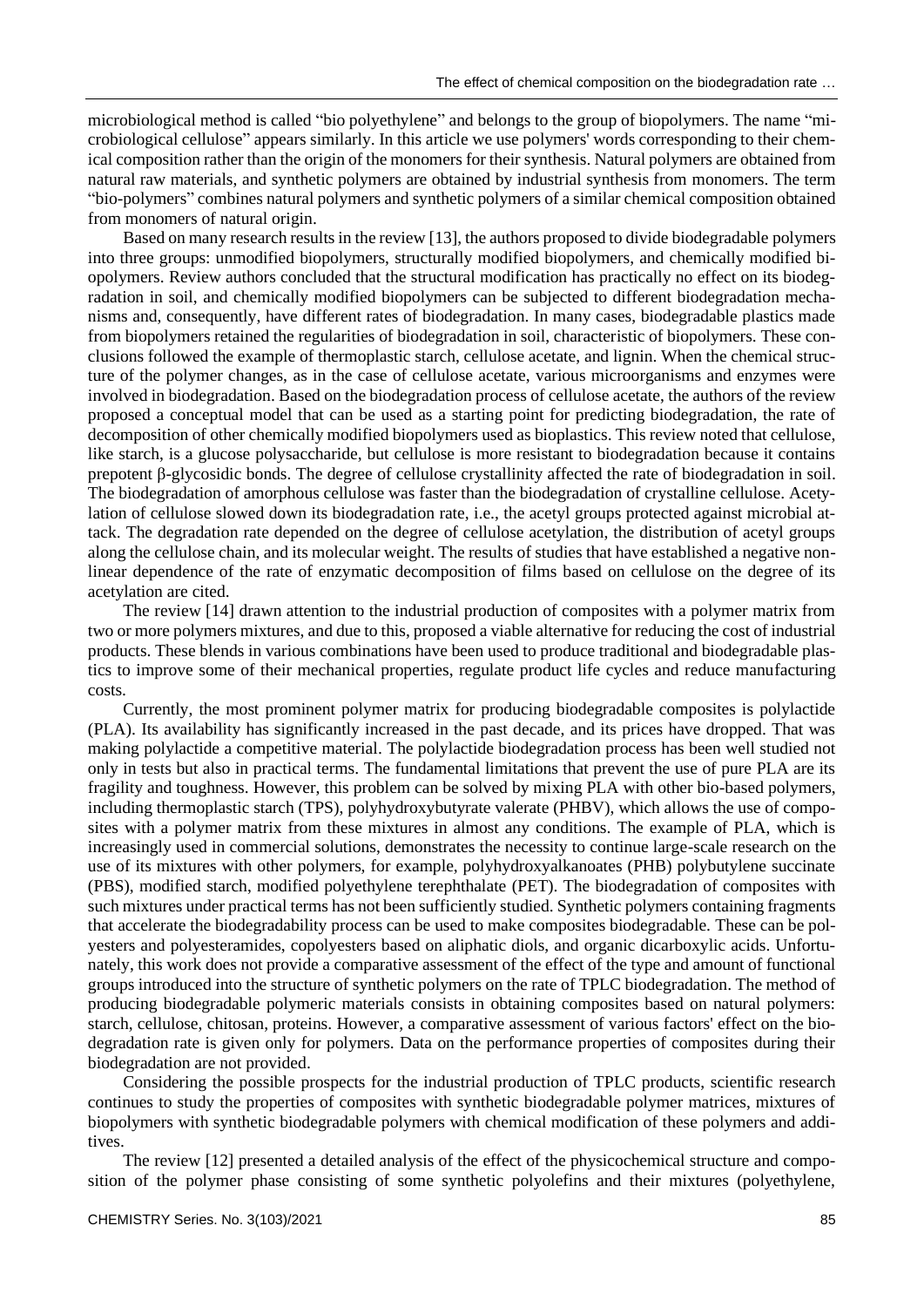polypropylene and their mixtures, propylene-ethylene copolymers, ethylene-vinyl acetate, ethylene-octene, and their combinations), on the biodegradation of TPLC. In these composites, cellulose and wood flour were used as fillers with a content of 0 to 30 %. This work analyzed the influence of the following factors on the composites biodegradable properties:

- − chemical structure and conformation of monomeric units and branching of the macromolecular chain;
- − chemical composition of copolymers of ethylene with propylene, ethylene with vinyl acetate, ethylene with octene;
- − regularity of distribution of ethylene units in copolymers with propylene;
- − supramolecular structure of polymers, including the degree of crystallinity and orientation effect;
- − phase structure of polymer blends of polyolefins. The authors made conclusions about the influence of these factors on the processes of rupture of polymer macromolecules, water absorption of composites, and their assimilation by microorganisms by the following mechanisms:
- − chemical structure of polymer monomer units;
- − the presence of hydrolyzable functional groups in the polymer backbone;
- − conformation and branching of the main macromolecular chain;
- − type of distribution of monomer units in the copolymer.

This work did not provide information on the effect of the polymer physicochemical structure on the properties of the composites during biodegradation.

Biodegradation studies of composites with synthetic and natural polymers associated with assessing their functional properties are ongoing. At the same time, methods are being developed for obtaining new composites not only with above mentioned synthetic, natural polymers and their mixtures but also with others. However, based on the results of these studies, it is impossible to draw general conclusions about the effect of the polymer phase physicochemical structure and composition on the TPLC biodegradation rate since the studied composites did not have an accurate same chemical composition.

## *Influence of the content and chemical structure of lignin and cellulose in fillers on the TPLC properties and biodegradation rate*

The origin of the natural lignocellulosic filler usually determines its chemical composition and structure. However, these fillers contain cellulose, lignin, hemicelluloses, extracts, and other substances regardless of genesis. There are no doubts about the conclusions based on the results of the studies performed on a higher rate of TPLC biodegradation with a decrease in the lignin content in the cell walls of lignocellulose fillers. Therefore, in many studies, the content of cellulose and lignin in LCPs is controlled. In addition, new data have appeared on the effect of the fiber content in the filler on the TPLC properties [1], which, in addition to cellulose and lignin, may contain other chemical substances.

The review [2] presented a comprehensive analysis of the components and their features and many other factors that influence the mechanical properties and prospects for the composites with a biopolymer matrix. The physicochemical structure of the polymer matrix, fillers, plasticizers, and other biocomposites components significantly affected the properties of such composites. A significant aspect for obtaining composites with desired properties was searching for optimal parameters for their preparation: homogeneous distribution of components in the polymer matrix, the optimal amount of filler, and the optimal interfacial connection of elements. Biocomposite's mechanical properties could be adjusted by choosing an appropriate biopolymer. Adaptation of functional groups to potent compounds due to their physical and chemical modifications improved interfacial bonding. The work [15] provided data on all-cellulosic composites (ACC) properties with a cellulosic polymer matrix and cellulosic fillers. Films made of these composites had high physical and mechanical properties, as well as light transmission. In terms of their mechanical properties, these materials were superior to most commercial composites with nano cellulosic fillers and other polymer matrices due to the ideal bonding of the cellulosic filler to the cellulosic matrix because of their identical chemical composition. Furthermore, experiments on the burial of composites in soil have shown that ACC biodegradability is better than other biodegradable polymers such as polylactic acid. In this case, the biodegradation of ACC occurred mainly in the matrix phase.

The authors of the review [14] classed lignin as an amorphous polyester heteropolymer with aromatic alcohol groups. Lignin is a more rot-resistant polymer than starch and cellulose due to its complex chemical structure. Therefore, the lignin biodegradation rate in the composition of lignocellulose complexes was lower than that of free lignin obtained in the pulp and paper industry. Consequently, many physical and mechanical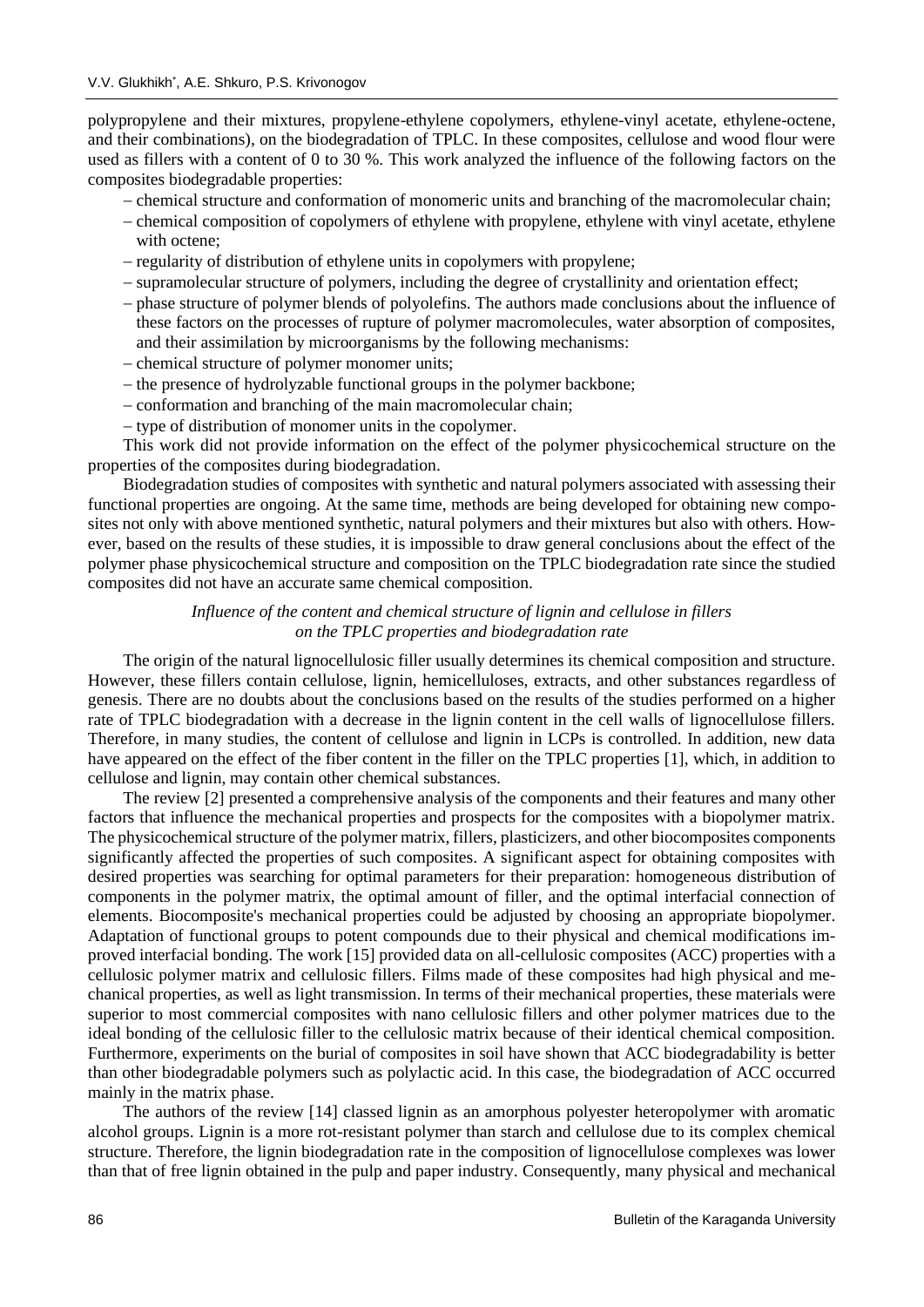properties of composites with a polymer matrix of lignin and starch were inferior to those of composites with a cellulose matrix.

Recently, studies of the effect of various fillers, including cellulose and lignin, isolated from plant materials, various plant wastes, and products of their chemical modification on the biodegradability and other TPLC properties have intensified [1, 14, 16-21].

The review [16] analyzed the studies of composites with a polyurethane polymer phase and fillers obtained by functionalizing lignin with various chemical compounds. The use of lignin chemical modification products significantly improved the mechanical properties of polyurethane composites compared to unmodified lignin. Therefore, the review authors believe that its use as a filler for thermoplastic polyurethanes has an industrial perspective.

The review [17] analyzed the studies of lignin nanoparticles and products of their chemical modification as fillers for various thermoplastic polymers. During the chemical modification of nano lignin by different reactions new functional groups are formed (functionalization) on the surface of lignin nanoparticles. According to the conclusions of the review authors, functionalized nano lignin in composites with different polymer phases retained the antimicrobial properties inherent in ordinary lignin. Improvement of the performance properties of composites with varying phases of a polymer depends on the type and content of functional groups in nano lignin, depending on the chemical structure of the polymer. According to the reviewers, nano lignin is an ideal material with a promising future in nanocomposites.

The authors of the article [18], based on the results of their research on composites with a polymeric phase of polylactic acid and a filler based on cellulose waste fibers, noted that chemical modification of the filler with lactic acid improves the biodegradability of the composite and some of its mechanical properties.

The authors of [19] described the chemical interaction of two silanes with surface functional groups of lignocellulose particles and the chemical bond between them. The authors suggested that functionalization of the lignocellulose surface leads to stronger bonds in the composite between the LCP and the polymer matrix of the ethylene-norbornene copolymer. Furthermore, the modification of lignocellulose by silanes increased the thermal stability of these composites, and the effect on the elastic modulus of the composites is the opposite: N-(2-aminoethyl)-3-aminopropyltrimethoxysilane decreases this index, while vinyltrimethoxysilane increases. Thus, in future studies the authors hoped to obtain еру evidence of an increase in the hydrophobic properties of composites with lignocellulosic fillers with a silane-modified surface.

The authors of the article [20] investigated the preliminary treatment of bagasse powder with choline acetate to improve the properties of polypropylene composites. The results showed a positive effect of filler functionalization on the tensile strength of the composite and a decrease in its porosity by increasing the compatibility of the polypropylene phase with the filler treated with choline acetate.

In [21] the influence of aspen sawdust treatment with a water-soluble polyelectrolyte complex (LPEC), consisting of hardwood soda lignin and polyethyleneimine on the properties of a wood-polymer composite (WPC) with recycled polypropylene were established. The treatment of sawdust with LPEC nanoparticles increased the content of fixed nitrogen in them and led to a slight improvement in the mechanical properties of WPC and a decrease in their wettability. Furthermore, the authors explained the revealed effect of a reduction in the ability of WPC to be wetted with water because of the imine and amide bonds formed between the free amino groups of LPEC and the carbonyl and carboxyl groups of the lignocellulose matrix of the modified topics.

In general, it can be considered that the results of recent studies confirmed not only a significant effect on the TPLC properties of cellulose and lignin content in fillers but also the prospects of regulating this effect using a chemical modification of lignocellulosic fillers by various methods. However, systematic studies of the impact on TPLC properties of the content of hemicelluloses and extractives in lignocellulosic fillers were not carried out.

## *Influence of content and chemical structure of special additives on TPLC properties and biodegradation rate*

For the production of TPLC products various chemicals are used as special purpose additives. For example, biocides (antiseptics) are added to the TPLC to increase biostability. In addition, depending on the manufacturing technology of TPLC products, the composite contains plasticizers, compatibilizers, lubricants, and other additives [8]. There is no doubt that some of these additives can affect the chemical structure of the surfaces of the polymer and filler phases in TPLC, the processes of physicochemical interactions between phases, and change the structure and properties of composites.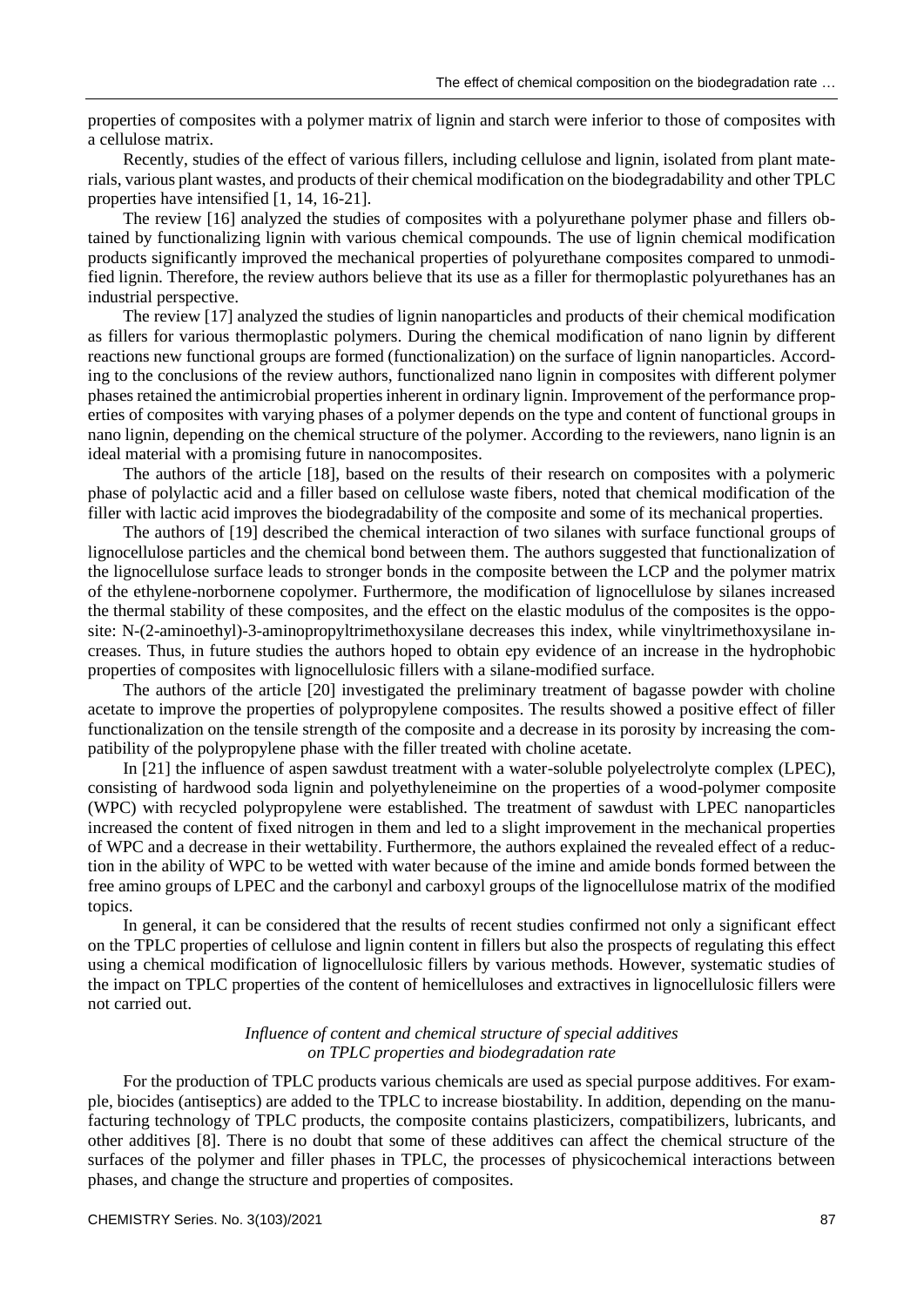With the wide variety of environmental parameters leading to TPLC biodegradation, to decrease the rate of composites biodegradation (increase their biostability) modern scientific research continues mainly to find effective biocides for specific operating conditions of products made from these composite materials. At the same time, the search for biocides is carried out among inorganic compounds of various metals, organic compounds of different chemical structures, and the origins of their mixtures. Therefore, nanobiocides are of great interest to scientists [2].

Many factors, including the chemical structure of TPLC components, affect the effectiveness of biocides. For example, the article [9] reported that for composites with a polyethylene matrix and lignocellulosic fillers (flour from wood and bamboo), the composition and chemical structure of the extractive substances of the fillers affect the effectiveness of biocides. The biocides used were 4,5-dichloro-2-octithiazolone, zinc pyrithione, and carbendazim. The extractive matters of the fillers in the presence of biocides had a positive or negative effect on the resistance to algal and fungal degradation of TPLC.

Chinese scientists continued their studies [22] to assess the effect on the properties of TPLC of organomontmorillonite (OMMT) additives synthesized in situ by the exchange of montmorillonite sodium cations for dodecyl dimethyl ammonium chloride. Composites were prepared by hot pressing from mixtures of polypropylene (PP), lignocellulose flour, and OMMT obtained in a twin-screw extruder. The mass ratio of lignocellulose flour/PP was 1:1. Three types of lignocellulose flour were used: poplar flour (WF), cellulose flour (CF), and lignin flour (LF). Studies results showed that the OMMT conferred on TPLC with a polypropylene matrix and lignocellulose flour against fungi of brown (Gloeophyllum trabeum) and white (Coriolus Versicolor) rot. The TPLC mass loss after exposure to rot-fungi for 12 weeks ranged from 0 to 6 %, in contrast to solid pine and poplar wood (over 45 %). The TPLC resistance to brown and white rot varied and depended on the type of lignocellulosic filler.

The review [22] assessed the state and prospects of obtaining antimicrobial composite materials for active packaging of food products, which contain antibacterial nanoparticles (metals, metal oxides, mesoporous silica, and graphene-based nanomaterials) with biodegradable polymers (gelatin, alginate, cellulose, and chitosan).

The state and prospects of using oxo-biodegradable additives to obtain TPLC based on synthetic polymers with increased resistance to UV radiation and microorganisms are reviewed [23].

The general regularities of the influence of special additives chemical structure on TPLC biodegradation rate have not been revealed. TPLC production forecasts, considering their environmental friendliness and economic feasibility, are presented in reviews [1, 24, 25].

#### *Conclusions*

The production and use of composites with a thermoplastic polymer matrix and lignocellulosic fillers (TPLC) have environmental and economic prospects since waste biomass from forests, agriculture, and plastics is obtained from raw petroleum materials be used for their production. The results of recent studies have confirmed and, in some cases, established the influence of the chemical composition of the polymer phase and lignocellulosic fillers of composites on the performance properties of products obtained from TPLC. This influence on TPLC's physical and mechanical properties and, to a lesser extent, on the rate of their biodegradation in various media has been studied in more detail. Furthermore, TPLC's biodegradability rate is associated with various microorganisms and bacteria used in research and their composition and technological modes of preparation.

The overall conclusion of recent studies is experimental confirmation of a significant effect of TPLC's ability to absorb water and its vapor on their biodegradation rate. The authors of several studies [26–30] predicted the biodegradation rate based on water absorption or sorption by the composites. Another conclusion is that the TPLC biodegradation rate rises with increasing lignocellulose content while its chemical composition remains constant.

The influence of thermoplastic synthetic polymers' physicochemical structure on the TPLC biodegradation rate is explained by the presence of functional groups in the polymer phase that affect its degree of crystallinity, interaction with functional groups of the lignocellulosic filler, uniform distribution of filler particles, and their agglomeration in the composite. However, assessing the effect of the natural polymers' physicochemical structure and the presence and amount of functional groups in the polymer phase on TPLC biodegradation rate is still uncertain.

There is no doubt only the previously established regularity of decrease in TPLC biodegradation rate with an increase in the polymer phase composites deacetylation degree based on cellulose acetate [31].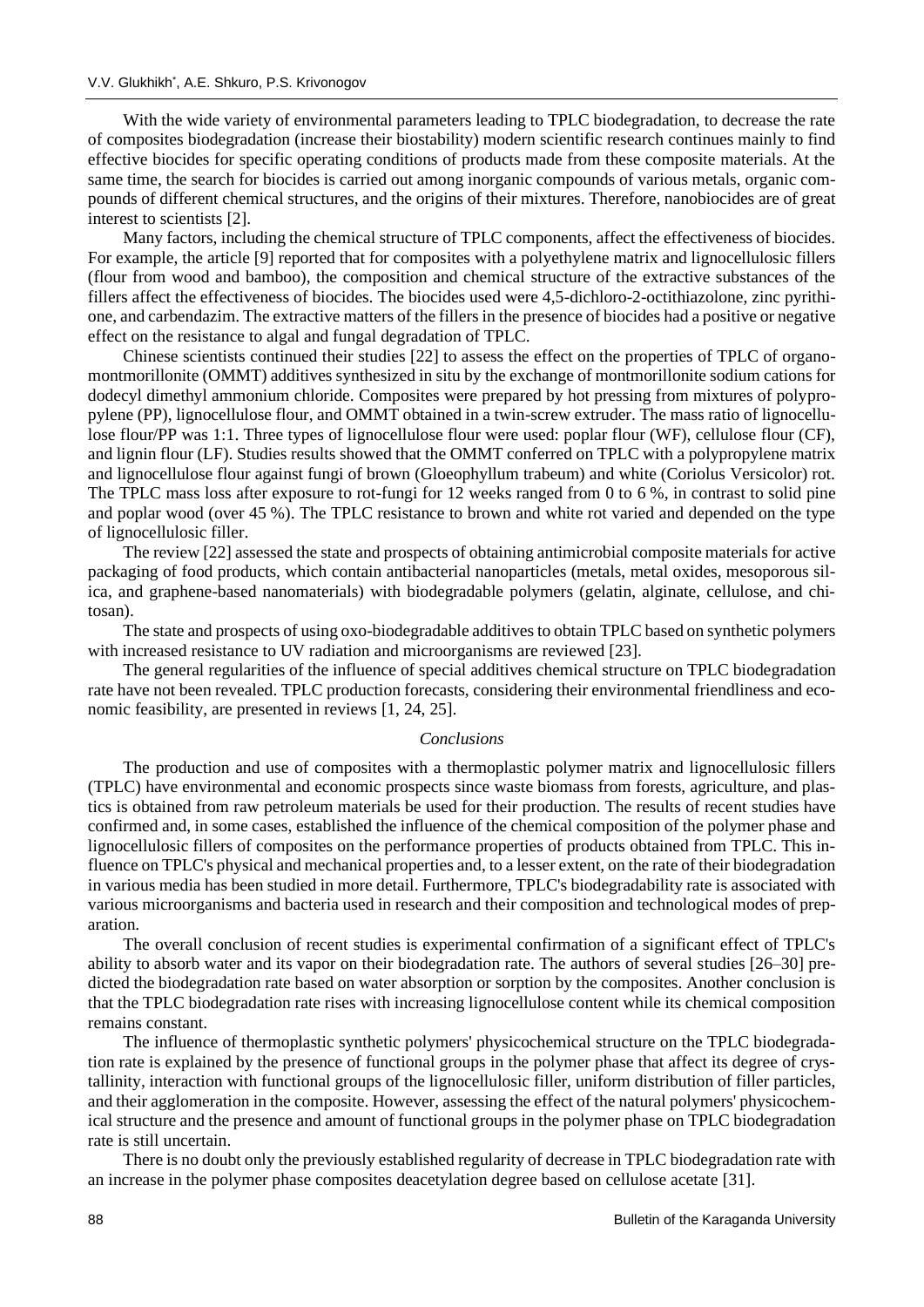The modern assessment of TPLC biodegradation rate from the physicochemical structure of lignocellulosic fillers requires simultaneous consideration of their particle size and morphology, which significantly affect the water absorption of composites. Recent studies have confirmed a significant impact on the TPLC biodegradation rate of cellulose and lignin content in fillers and the promise of regulating this effect using a chemical modification of lignocellulose fillers. However, one should consider that the range of plant fillers in which the content of not cellulose and lignin, but other compounds predominates is expanding.

Research on reducing the TPLC biodegradation rate due to the introduction of biocides into their composition continues, but unfortunately, in modern research the environmental hazard of degradation products in soil and water is not assessed.

#### References

1 Nassar M.M.A. Progress and challenges in sustainability, compatibility, and production of eco-composites: A state-of-art review / M.M.A. Nassar, K.I. Alzebdeh, T. Pervez, N. Al-Hinai, A. Munam // J. Appl. Polym. Sci. — 2021. — P. 51284. [https://doi.org/10.1002/app.51284.](https://doi.org/10.1002/app.51284)

2 Vinod A. Review. Renewable and sustainable biobased materials: An assessment on biofibers, biofilms, biopolymers and biocomposites / A. Vinod, M.R. Sanjay, S. Suchart, P. Jyotishkumar // Journal of Cleaner Production. — 2020. — Vol. 258. — P. 1–27. [https://doi.org/10.1016/j.jclepro.2020.120978.](https://doi.org/10.1016/j.jclepro.2020.120978)

3 Rodriguez L.J. A literature review on life cycle tools fostering holistic sustainability assessment: An application in biocomposite materials [L.J. Rodriguez, P. Peças, H. Carvalho, C.E. Orrego // Journal of Environmental Management. — 2020. — Vol. 262. – P. 110308[. https://doi.org/10.1016/j.jenvman.2020.110308.](https://doi.org/10.1016/j.jenvman.2020.110308)

4 Feng J. Effects of fungal decay on properties of mechanical, chemical, and water absorption of wood plastic composites / J. Feng, S. Li, R. Peng, T. Sun, X. Xie, Q. Shi // J. Appl. Polym. Sci. — 2020. — P. 50022. [https://doi.org/10.1002/app.50022.](https://doi.org/10.1002/app.50022)

5 Matlin S.A. Material circularity and the role of the chemical sciences as a key enabler of a sustainable post-trash age / S.A. Matlin, G. Mehta, H. Hopf, A. Krief, L. Keßlerf, K. Kümmerer // Sustainable Chemistry and Pharmacy. — 2020. — Vol. 17. — Р. 100312. [https://doi.org/10.1016/j.scp.2020.100312.](https://doi.org/10.1016/j.scp.2020.100312)

6 Braghiroli F.L. Valorization of Biomass Residues from Forest Operations and Wood Manufacturing Presents a Wide Range of Sustainable and Innovative Possibilities / F.L. Braghiroli, L. Passarini // Current Forestry Reports. — 2020. — Vol. 6. — P. 172–183. [https://doi.org/10.1007/s40725-020-00112-9.](https://doi.org/10.1007/s40725-020-00112-9)

7 Tajeddin B. The effect of wheat straw bleaching on some mechanical properties of wheat straw/LDPE biocomposites / B. Tajeddin, R.F. Momen // Journal of Food and Bioprocess Engineering.  $-2020$ .  $-$  Vol. 3, No. 1  $-$  P. 23–28. [https://doi.org/10.0.86.43/JFABE.2020.75620.](https://doi.org/10.0.86.43/JFABE.2020.75620)

8 Клёсов А.А. Древесно-полимерные композиты / А.А. Клёсов. — СПб.: Научные основы и технологии, 2010. — С. 461– 512.

9 Feng J. Effects of biocide treatments on durability of wood and bamboo/high density polyethylene composites against algal and fungal decay / J. Feng, J. Chen, M. Chen, X. Su, Q. Shi // J. Appl. Polym. Sci. — 2017. — P. 45148. DOI: 10.1002/APP.45148.

10 Glukhikh V.V. Plastics: physical-and-mechanical properties and biodegradable potential / V.V. Glukhikh, V.G. Buryndin, A.V. Artemov, A.V. Savinovskih, P.S. Krivonogov, A.S. Krivonogova // Foods and Raw Material. — 2020. — Vol. 8, No 1. — P. 149– 154[. https://doi.org/10.21603/2308-4057-2020-1-149-154.](https://doi.org/10.21603/2308-4057-2020-1-149-154)

11 Candelier K. Termite and decay resistance of bioplast-spruce green wood-plastic composites / K. Candelier, A. Atli, J. Alteyrac // European Journal of Wood and Wood Products. — 2019. — Vol. 77. — P. 157–169. [https://doi.org/10.1007/s00107-018-1368-y.](https://doi.org/10.1007/s00107-018-1368-y)

12 Попов А.А. Биоразлагаемые композиционные материалы. (Обзор) / А.А. Попов, А.К. Зыкова, Е.Е. Масталыгина // Химическая физика. — 2020. — Т. 39, № 6. — С. 71–80.

13 Polman E.M.N. Comparison of the aerobic biodegradation of biopolymers and the corresponding bio-plastics: A review / E.M.N. Polman, G.-J.M. Gruter, J.R. Parsons, A. Tietema // Science of the Total Environment. — 2021. — Vol. 753. — P. 141953. [https://doi.org/10.1016/j.scitotenv.2020.141953](https://doi.org/10.1016/j.scitotenv.2020.141953 0048-9697) 0048-9697.

14 Marczak D. Characteristics of biodegradable textiles used in environmental engineering: A comprehensive review / D. Marczak, K. Lejcus, J. Misiewicz // Journal of Cleaner Production. — 2020. — Vol. 268. — P. 122129. [https://doi.org/10.1016/j.jcle](https://doi.org/10.1016/j.jclepro.2020.122129)[pro.2020.122129.](https://doi.org/10.1016/j.jclepro.2020.122129)

15 Fujisawa S. All-Cellulose (Cellulose–Cellulose) Green Composites / S. Fujisawa, T. Saitо, and A. Isogai // Advanced Green Composites. — 2018. — P. 111–134[. https://doi.org/10.1002/9781119323327.](https://doi.org/10.1002/9781119323327)

16 Li H. Conversion of biomass lignin to high-value polyurethane: A review / H. Li, Y. Lianga, P. Li, C. He // Journal of Bioresources and Bioproducts. — 2020. — Vol. 5, No 3. — P. 163–179.

17 Parvathy, G. Lignin based nano-composites: Synthesis and applications / G. Parvathy, S. AS, J. S Jayan, A. Raman, A. Saritha<br>Process Safety and Environmental Protection. — 2021. — Vol. 145. — P. 395–410. Environmental [https://doi.org/10.1016/j.psep.2020.11.017](https://doi.org/10.1016/j.psep.2020.11.017 0957-5820) 0957-5820.

18 Gama N. New poly(lactic acid) composites produced from coffee beverage wastes // N. Gama, A. Ferreira, D.V. Evtuguin // J. Appl. Polym. Sci. — 2021. — Vol. 138, No. 35. — P. 51434. [https://doi.org/10.1002/app.51434.](https://doi.org/10.1002/app.51434)

19 Wolski K. Surface hydrophobisation of lignocellulosic waste for the preparation of biothermoelastoplastic composites / K. Wolski, S. Cichosz, A. Masek // European Polymer Journal. — 2019. — Vol. 118. — P. 481–491.

20 Ninomiya K. Ionic liquid pretreatment of bagasse improves mechanical property of bagasse/polypropylene composites / K. Ninomiya, M. Abe, T. Tsukegi, K. Kuroda, M. Omichi, K. Takada, et al. // Industrial Crops & Products — 2017. — Vol. 109. — P. 158–162. [http://dx.doi.Org/10.1016/j.indcrop.2017.08.019.](http://dx.doi.org/10.1016/j.indcrop.2017.08.019)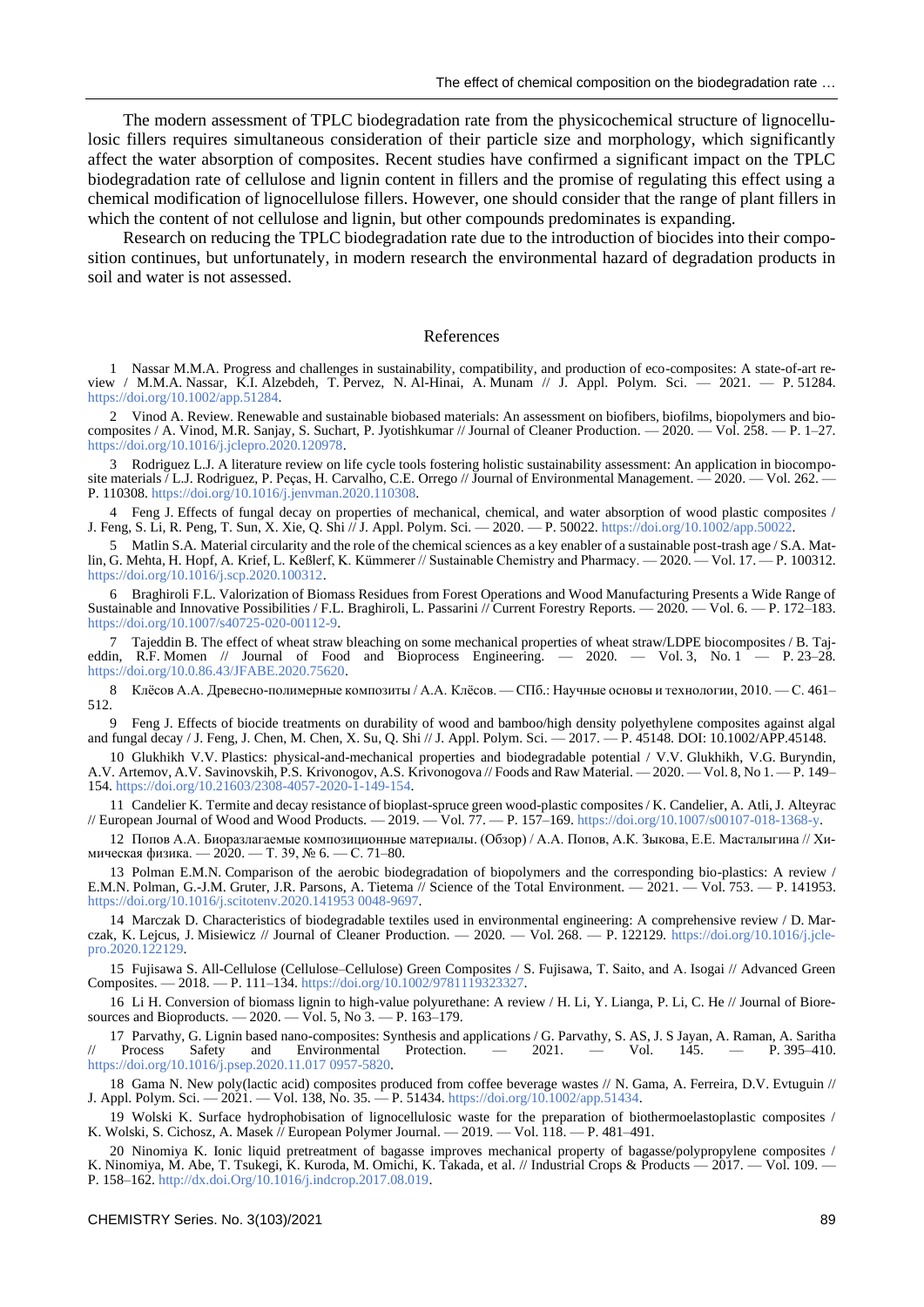21 Shulga G. Lignin-containing Adhesion Enhancer for Wood-plastic Composites / G. Shulga, B. Neiberte, J. Jaunslavietis, A. Verovkins, S. Vitolina, V. Shakels, et al. // BioResources. — 2021. — Vol. 16, No. 2. — P. 2804–2823[. https://doi.org/10.15376/bi](https://doi.org/10.15376/biores.16.2.2804-2823)[ores.16.2.2804-2823.](https://doi.org/10.15376/biores.16.2.2804-2823)

22 Liu R. Fungi Resistance of Organo-Montmorillonite Modified Lignocellulosic Flour/Polypropylene Composites // R. Liu, M. Liu, J. Cao, E. Ma, A. Huang // POLYMER COMPOSITES-2017. — 2017[. https://doi.org/10.1002/pc.24413.](https://doi.org/10.1002/pc.24413)

23 Луканина Ю.К. Оксо-биодеградируемые полимерные материалы. (Обзор) / Ю.К. Луканина, А.А. Попов // Все матери-алы. Энцикл. справ. — 2021 — № 3. — С. 9–15[. https://doi.org/10.31044/1994-6260-2021-0-3-9-15.](https://doi.org/10.31044/1994-6260-2021-0-3-9-15)

24 Vikhareva I.N. An Overview of the Main Trends in the Creation of Biodegradable Polymer Materials /I.N. Vikhareva, E.A. Buylova, G.U. Yarmuhametova, G.K. Aminova, A.K. Mazitova // Journal of Chemistry. — Vol. 2021. G.K. Aminova, A.K. Mazitova // [https://doi.org/10.1155/2021/5099705.](https://doi.org/10.1155/2021/5099705)

25 Pellis A. Renewable polymers and plastics: Performance beyond the green / A. Pellis, M. Malinconico, A. Guarneri, L. Gar-dossi // New Biotechnology — 2021. — Vol. 60. — P. 146–158.  $-$  2021. — Vol. 60. — P. 146–158.

26 Kaboorani A. Tailoring the low-density polyethylene — thermoplastic starch composites using cellulose nanocrystals and compatibilizer / A. Kaboorani, N. Gray, Y. Hamzeh, A. Abdulkhani // Polymer Testing. — 2021. — Vol. 93. — P. 107007. [https://doi.org/10.1016/j.polymertesting.2020.107007.](https://doi.org/10.1016/j.polymertesting.2020.107007)

27 Kocaman S. Chemical and plasma surface modification of lignocellulose coconut waste for the preparation of advanced biobased composite materials / S. Kocaman, M. Karaman, M. Gursoy, G. Ahmetli // Carbohydrate Polymers. — 2017. — Vol. 159. — P. 48–57. [http://dx.doi.org/doi:10.1016/j.carbpol.2016.12.016.](http://dx.doi.org/doi:10.1016/j.carbpol.2016.12.016)

28 Gerbin E. Tuning the functional properties of lignocellulosic films by controlling the molecular and supramolecular structure of lignin / E. Gerbin, G.N. Rivière, L. Foulon, Y.M. Frapart, B. Cottyn, M. Pernes, et al. // International Journal of Biological Macromolecules. — 2021. — Vol. 181. — P. 136–149[. https://doi.org/10.1016/j.ijbiomac.2021.03.081.](https://doi.org/10.1016/j.ijbiomac.2021.03.081)

29 Gaudio I. Water sorption and diffusion in cellulose acetate: The effect of plasticisers / I. Gaudio, E. Hunter-Sellars, I.P. Parkin, D. Williams, S.D. Ros, K. Curran // Carbohydrate Polymers. — 2021. — Vol. 267. — P. 118185. [https://doi.org/10.1016/j.car](https://doi.org/10.1016/j.carbpol.2021.118185)[bpol.2021.118185.](https://doi.org/10.1016/j.carbpol.2021.118185)

30 Bazunova M. The Surface Structure Of Polymer Composites Based On Recycled Polypropylene And Natural Components Of Vegetable Origin In The Process Of Biodegradation / M. Bazunova, R. Salikhov, A. Sadritdinov, V. Chernova, V. Zakharov // J. Pharm. Sci. & Res. — 2018. — Vol. 10, No. 2. — P. 288–292.

31 Yadav N. Degradable or not? Cellulose acetate as a model for complicated interplay between structure, environment and degradation / N. Yadav, M. Hakkarainen // Chemosphere. — 2021. — Vol. 265. — P. 128731. [https://doi.org/10.1016/j.chemo](https://doi.org/10.1016/j.chemosphere.2020.128731)[sphere.2020.128731.](https://doi.org/10.1016/j.chemosphere.2020.128731)

## В.В. Глухих, А.Е. Шкуро, П.С. Кривоногов

# **Лигноцеллюлозалық толтырғыштары бар полимерлі композиттердің биодеградация жылдамдығына және физикалық-механикалық қасиеттеріне компоненттердің химиялық құрамының әсерін қарастыру**

Термопластикалық полимер фазасы мен лигноцеллюлозалық толтырғыштармен (TPLC) композитті ғылыми зерттеулердің нәтижелері, оларды дайындау мен қолданудың практикалық тәжірибесі 2016 ж. «Жаңартылатын материалдардан жасалған композиттердің анықтамасының» (2017, John Wiley & Sons, Inc.) сегіз томдығында ұсынылған. Мақалада лигноцеллюлоза толтырғыштары бар полимерлі композиттердің биоыдырау жылдамдығын және физикалық-механикалық қасиеттерін бағалау үшін 2017–2020 жылдар мен 2021 жылдың бірінші жартыжылдығына арналған кітаптар мен мақалаларға талдау жасалған. TPLC алу мен қолданудың экологиялық және экономикалық болашағы зор, өйткені оларды өндіру үшін ормандардың, ауыл шаруашылық және мұнай шикізатынан алынған полимерлердің қалдықтары пайдаланылуы мүмкін. TPLC қолдану аймағына байланысты олардың биодеградация жылдамдығына қарама-қарсы талаптар бар. Құрылыста және медицинада қолдану үшін материалдар мен бұйымдардың биологиялық ыдырауының минималды жылдамдығы болуы керек. Бір рет қолданылатын қаптамаға арналған материалдар мен бұйымдар биологиялық ыдырауға бейімді болуы және топырақта, суда, компост ортасында белгілі жылдамдықта биологиялық ыдырауға ұшырай алуы қажет. Зерттеу нәтижелері TPLC қасиеттеріне физикалық ғана емес, сонымен қатар осы композиттердің барлық компоненттерінің химиялық құрылымы да қатты әсер ететінін көрсетеді. Полимерлердің, толтырғыштардың, әртүрлі мақсаттағы қоспалардың химиялық қасиеттері олардың өнеркәсіптік өндірісінің тиімділігіне әсер етуі мүмкін.

*Кілт сөздер*: композит, химиялық құрылымы, термопластикалық полимер, толтырғыш, целлюлоза, лигнин.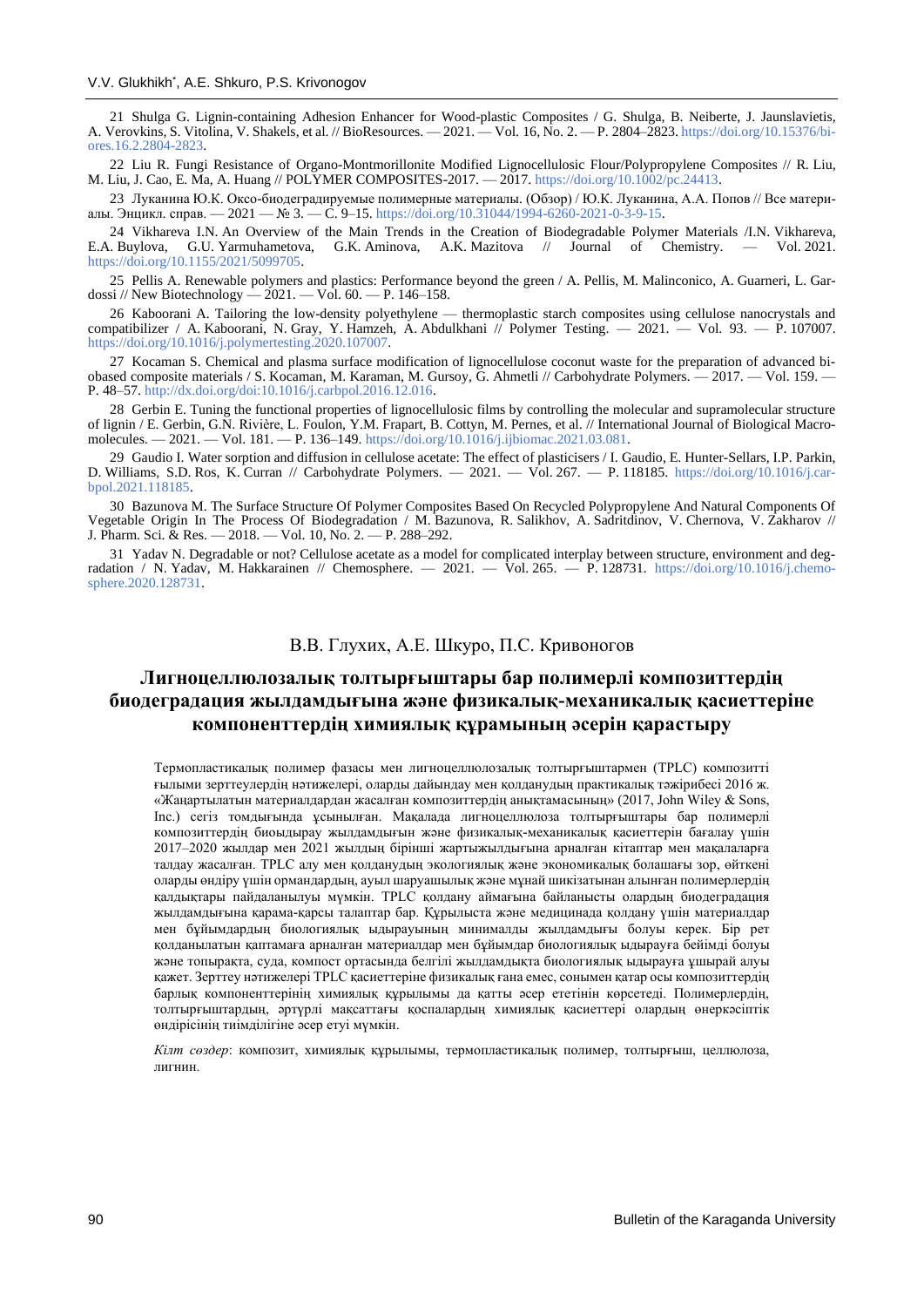## В.В. Глухих, А.Е. Шкуро, П.С. Кривоногов

# **Обзор влияния химического состава компонентов на скорость биоразложения и физико-механические свойства полимерных композитов с лигноцеллюлозными наполнителями**

Результаты научных исследований композитов с термопластичной полимерной фазой и лигноцеллюлозными наполнителями (TPLC), практический опыт их получения и применения по состоянию на 2016 г. представлены в восьми томах «Handbook of Composites from Renewable Materials» (2017, John Wiley & Sons, Inc.). В статье приведён обзор книг и статей за период 2017–2020 годы и первую половину 2021 г. по оценке скорости биоразложения и физико-механических свойств полимерных композитов с лигноцеллюлозными наполнителями. Получение и применение TPLC имеют большие экологические и экономические перспективы, так как для их производства могут быть использованы отходы биомассы леса, сельского хозяйства и полимеров, получаемых из нефтяного сырья. В зависимости от области применения TPLC, существуют противоположные требования к скорости их биоразложения. Для применения в строительстве и медицине материалы и изделия должны иметь минимальную скорость биоразложения. Материалы и изделия для одноразовой упаковки должны обладать необходимым потенциалом биоразложения и иметь заданную скорость биоразложения в грунте, воде, компостной среде. Результаты исследований показывают, что на свойства TPLC большое влияние может оказывать, не только физическое, но и химическое строение всех компонентов этих композитов. Химические свойства полимеров, наполнителей, добавок различного назначения могут повлиять на экономичность их промышленного производства.

*Ключевые слова*: композит, химическая структура, термопластичный полимер, наполнитель, целлюлоза, лигнин.

#### References

1 Nassar, M.M.A., Alzebdeh, K.I., Perve,z T., Al-Hinai, N., & Munam, A. (2021). Progress and challenges in sustainability, compatibility, and production of eco-composites: A state-of-art review. *J Appl. Polym. Sci.*, 51284[. https://doi.org/10.1002/app.51284.](https://doi.org/10.1002/app.51284)

2 Vinod, A., Sanjay, M.R., Suchart, S., Jyotishkumar, P. (2020). Review. Renewable and sustainable biobased materials: An assessment on biofibers, biofilms, biopolymers and biocomposites. *Journal of Cleaner Production, 258*, 1-27. [https://doi.org/10.1016/j.jclepro.2020.120978.](https://doi.org/10.1016/j.jclepro.2020.120978)

Rodriguez, L.J., Peças, P., Carvalho, H., & Orrego, C.E. (2020). A literature review on life cycle tools fostering holistic sustainability assessment: An application in biocomposite materials. *Journal of Environmental Management, 262*, 110308. [https://doi.org/10.1016/j.jenvman.2020.110308.](https://doi.org/10.1016/j.jenvman.2020.110308)

4 Feng, J., Li, S., Peng, R., Sun, T., Xie, X., & Shi, Q. (2020). Effects of fungal decay on properties of mechanical, chemical, and water absorption of wood plastic composites. *J. Appl. Polym. Sci.*, 50022[. https://doi.org/10.1002/app.50022.](https://doi.org/10.1002/app.50022)

5 Matlin, S.A., Mehta, G., Hopf, H., Krief, A., Keßlerf, L., & Kümmerer, K. (2020). Material circularity and the role of the chemical sciences as a key enabler of a sustainable post-trash age Sustainable. *Chemistry and Pharmacy, 17*, 100312. [https://doi.org/10.1016/j.scp.2020.100312.](https://doi.org/10.1016/j.scp.2020.100312)

6 Braghiroli, F.L., Passarini, L. (2020). Valorization of Biomass Residues from Forest Operations and Wood Manufacturing Presents a Wide Range of Sustainable and Innovative Possibilities. *Current Forestry Reports, 6*, 172–183. [https://doi.org/10.1007/s40725-020-00112-9.](https://doi.org/10.1007/s40725-020-00112-9)

7 Tajeddin, B., & Momen, R.F. (2020). The effect of wheat straw bleaching on some mechanical properties of wheat straw/LDPE biocomposites. *Journal of Food and Bioprocess Engineering, 3, 1*, 23–28. [https://doi.org/10.22059/JFABE.2020.75620.](https://doi.org/10.22059/JFABE.2020.75620)

8 Klyosov, A.A. (2010). *Drevesno-polimernye kompozity [Wood-plastic composites]*. Saint Petersburg: Scientific foundations and technologies [in Russian].

9 Feng, J., Chen, J., Chen, M., Su, X., & Shi, Q. (2017). Effects of biocide treatments on durability of wood and bamboo/high density polyethylene composites against algal and fungal decay. *J. Appl. Polym. Sci.*, 45148. [https://doi.org/10.1002/APP.45148.](https://doi.org/10.1002/APP.45148)

10 Glukhikh, V.V., Buryndin, V.G., Artemov, A.V., Savinovskih, A.V., Krivonogov, P.S., & Krivonogova, A.S. (2020). Plastics: physical-and-mechanical properties and biode-gradable potential. *Foods and Raw Material, 8, 1*, 149–154. [https://doi.org/10.21603/2308-4057-2020-1-149-154.](https://doi.org/10.21603/2308-4057-2020-1-149-154)

11 Candelier, K., Atli, A., Alteyrac, J. (2019). Termite and decay resistance of bioplast-spruce green wood-plastic composites. *European Journal of Wood and Wood Products, 77*, 157–169[. https://doi.org/10.1007/s00107-018-1368-y.](https://doi.org/10.1007/s00107-018-1368-y)

12 Popov, A.A., Zykova, A.K., & Mastalygina, A.K. (2020). Biorazlagaemye kompozitsionnye materialy. (Obzor) [Biodegradable composite materials (Review)]. *Khimicheskaia fizika — Chemical Physics, 39, 6*, 71–80 [in Russian].

13 Polman, E.M.N., Gruter, G.-J.M., Parsons, J.R., & Tietema, A. (2021). Comparison of the aerobic biodegradation of biopolymers and the corresponding bio-plastics: A review. *Science of the Total Environment, 753*, 141953. [https://doi.org/10.1016/j.sci](https://doi.org/10.1016/j.scitotenv.2020.141953 0048-9697)[totenv.2020.141953](https://doi.org/10.1016/j.scitotenv.2020.141953 0048-9697) 0048-9697.

14 Marczak, D., Lejcus, K., & Misiewicz, J. (2020). Characteristics of biodegradable textiles used in environmental engineering: A comprehensive review. *Journal of Cleaner Production, 268*, 122129[. https://doi.org/10.1016/j.jclepro.2020.122129.](https://doi.org/10.1016/j.jclepro.2020.122129)